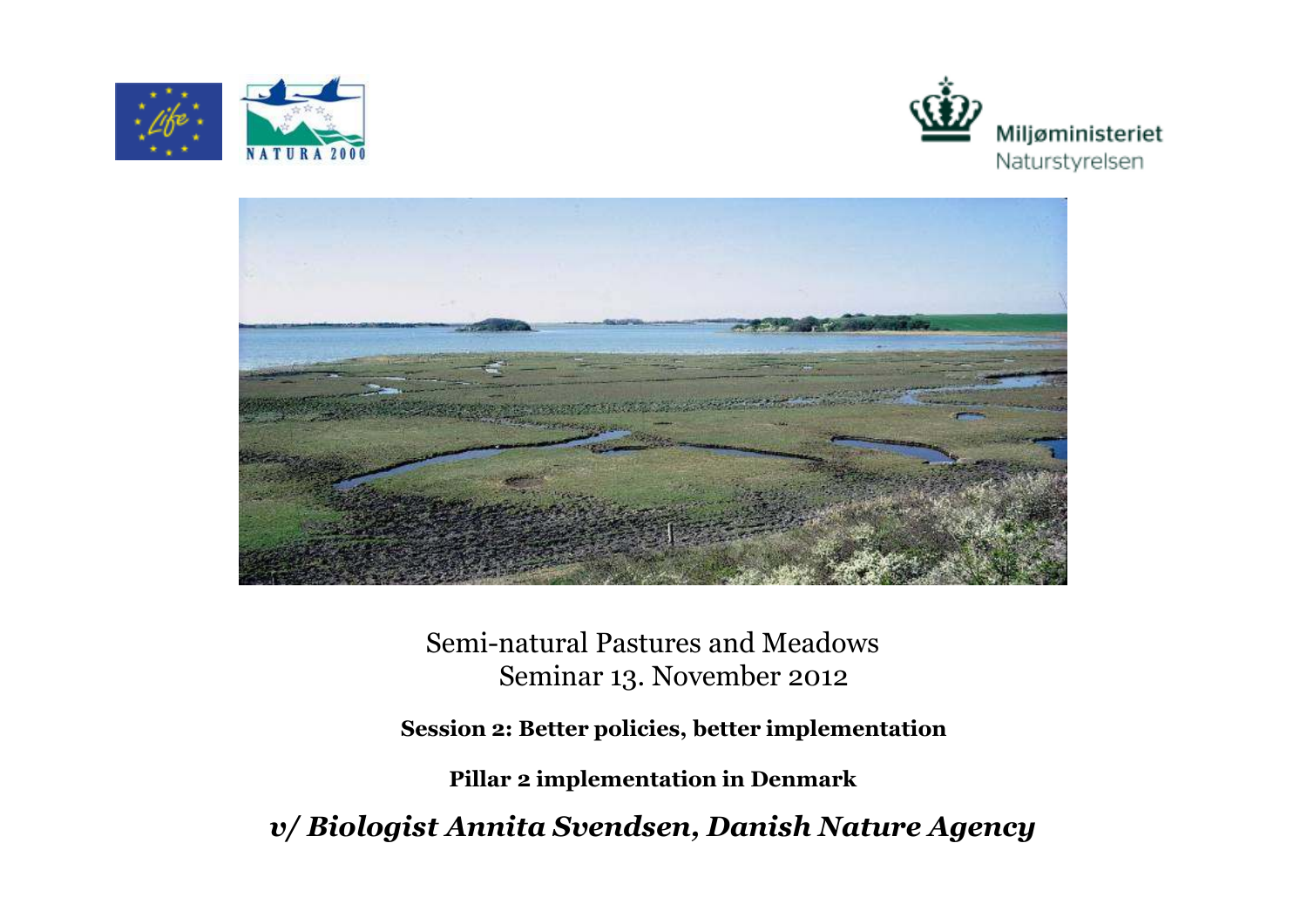



**"Green Growth" political agreement.** 

**Implementing the Natura 2000 plans.** 

**Voluntary agreements with use of RDP.**

**150.000 hectares of semi natural nature areas have to be managed by grazing or mowing during the next years.**

**In total Denmark has approx. 300.000 ha semi natural nature areas.**



*Helnæs MadeMosaics of nature types*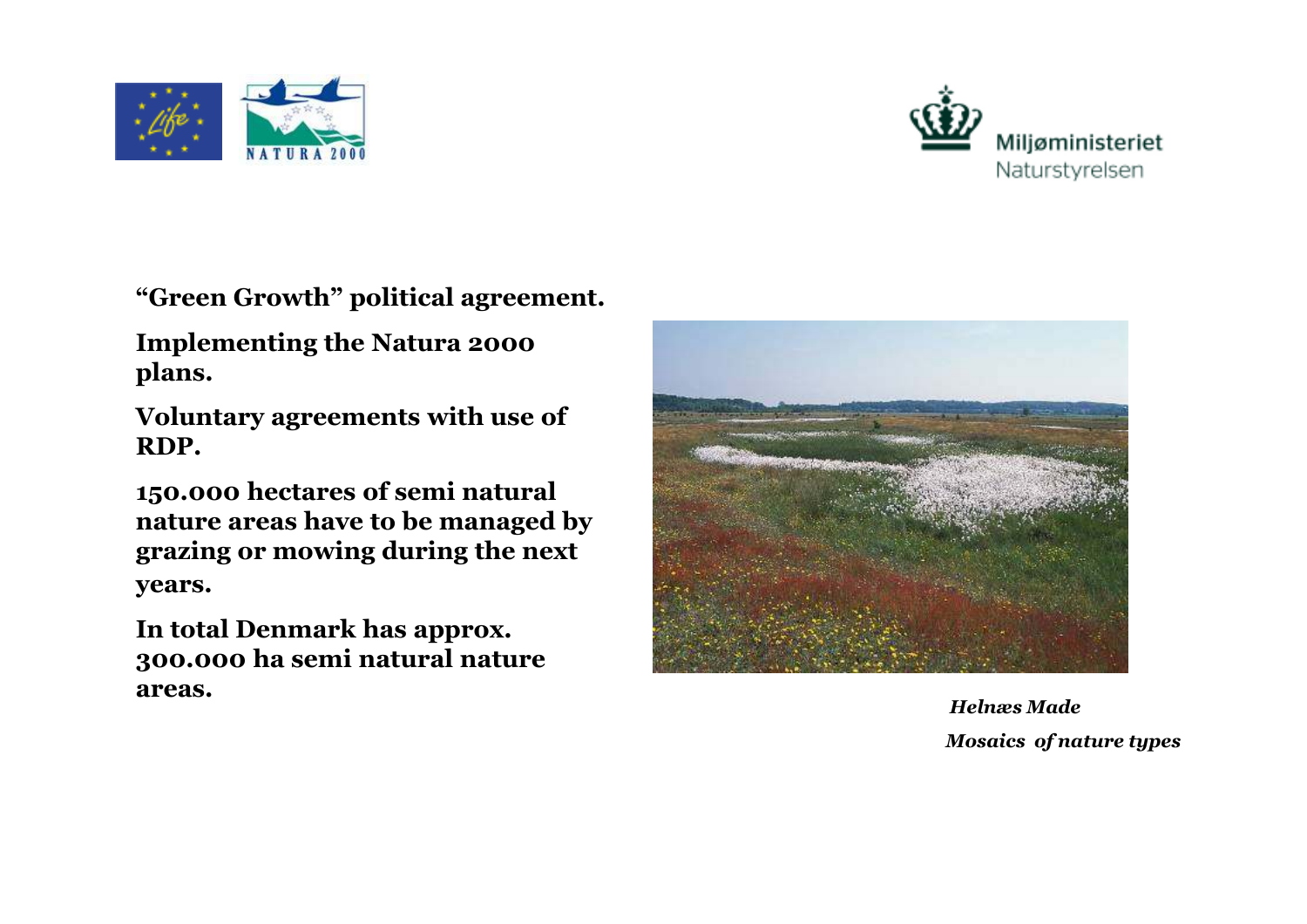



**Common Agricultural Policy –CAP form 42 % of the EU budget**

**CAP is divided into 2 pillars**

**Pillar 1 include the Single Payment Scheme – SPS**

**Pillar 2 include the Rural Development Programme – RDP**

**In general 80% of the budget is spend in Pillar 1 and 20 % in Pillar 2**

**In Denmark 90% of the DKbudget is spend in Pillar 1**



*Robust cattle grazing in Svanninge Bakker*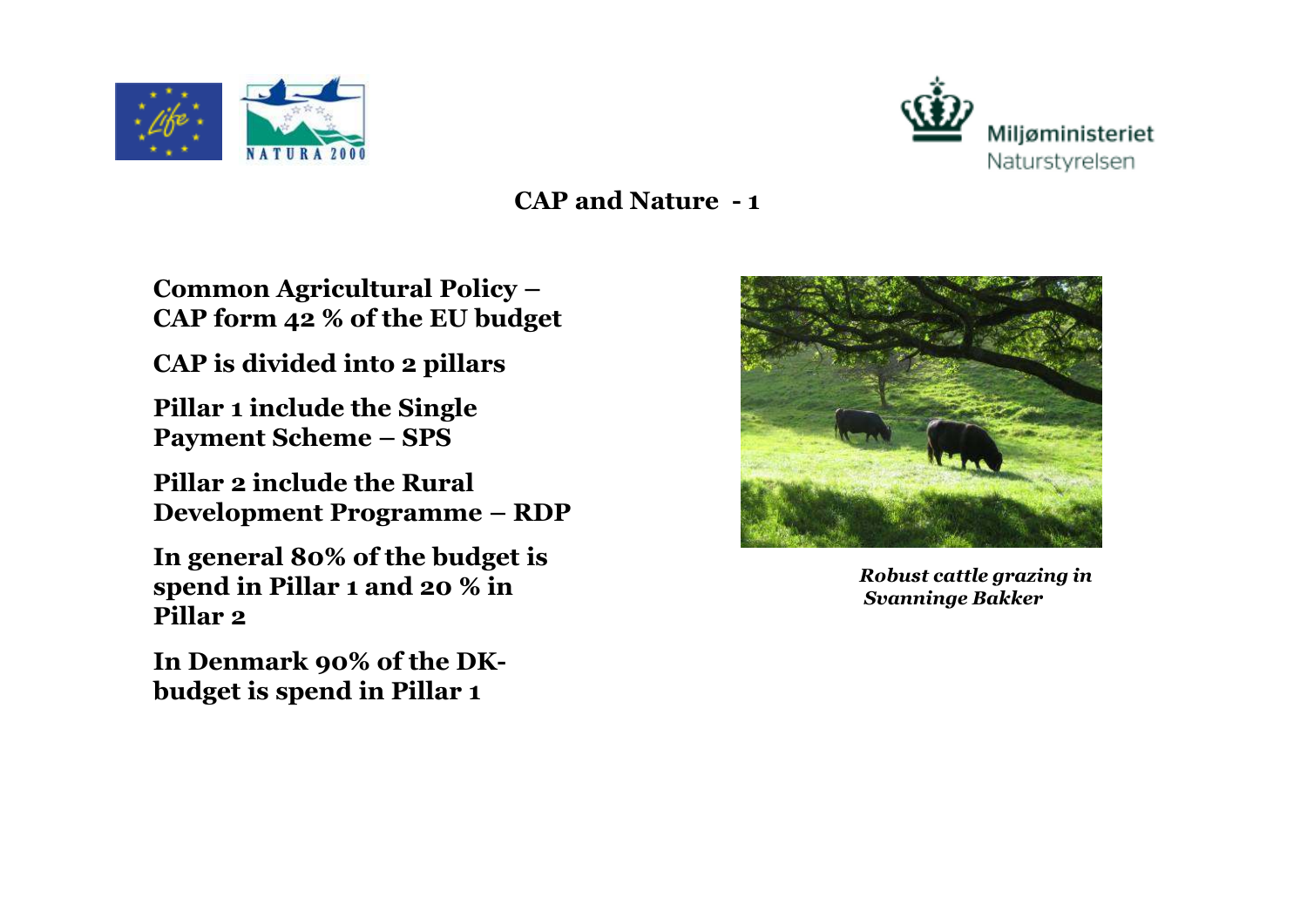



#### **Pillar 1. Apply of single payment scheme (SPS) to natural permanent grassland in Denmark, Sweden and Germany (SH)**

|                                                                                                                                        | <b>Denmark</b>                                                                                                                                                                | <b>Sweden</b>                                                                                                                                                  | <b>Germany SH</b>                                                                                                                                                                                                                                                                                                                                                                                                                                                        |
|----------------------------------------------------------------------------------------------------------------------------------------|-------------------------------------------------------------------------------------------------------------------------------------------------------------------------------|----------------------------------------------------------------------------------------------------------------------------------------------------------------|--------------------------------------------------------------------------------------------------------------------------------------------------------------------------------------------------------------------------------------------------------------------------------------------------------------------------------------------------------------------------------------------------------------------------------------------------------------------------|
| SPS used on natural<br>grasslands, meadows<br>and fens<br>Good agricultural and<br>environmental condition<br>(GAEC) must be respected | Only minor<br>Specific requirements for<br>plant cover<br>List of ineligible plants<br>like stiff and high grasses or<br>carex species<br>Only 50 trees pr. ha are<br>allowed | Yes, if the vegetation is eaten<br>by the animals<br>In general only 60 trees pr. ha are<br>allowed<br>On valuable areas up to<br>100 trees pr. ha are allowed | Yes but practically not due to rules<br>below<br>List of ineligible plants<br>like stiff and high grasses or carex<br>species, more or less all typical<br>grasses of N2000 habitat types!!!<br>(if ineligible plants cover >6 % per<br>ha, whole sub-area not accepted)<br>Scrub of up to 50 $m2$ is not<br>Accepted (if scrub groups cover<br>$>6$ % per ha)<br>Scrub above $50 \text{ m}^2$ is accepted as<br>landscape "element"<br>Only 50 trees pr. ha are allowed |
| If SPS can not be used<br>on the nature area                                                                                           | Minor compensation by the<br>Rural Development<br>Programme                                                                                                                   | Full compensation for<br>valuable areas in the Rural<br>Development Programme                                                                                  | No compensation                                                                                                                                                                                                                                                                                                                                                                                                                                                          |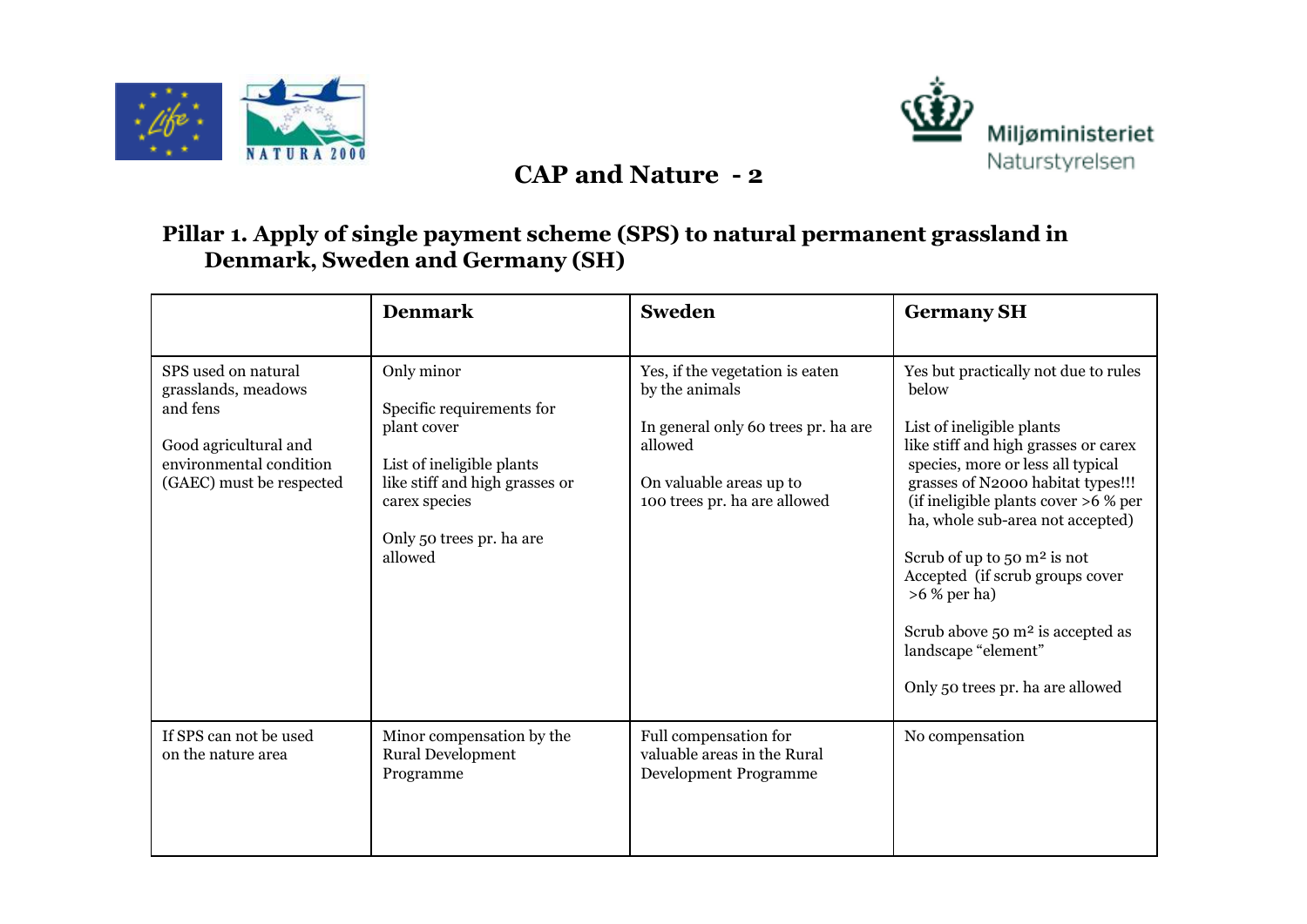



**Pillar 2Rural Development**

**Axis 2 Improving the environment and thecountryside**

**Agri-environmental payment**

**There is great opportunity for member states to define national support schemes**



*Robust cattle grazing in Svanninge Bakker*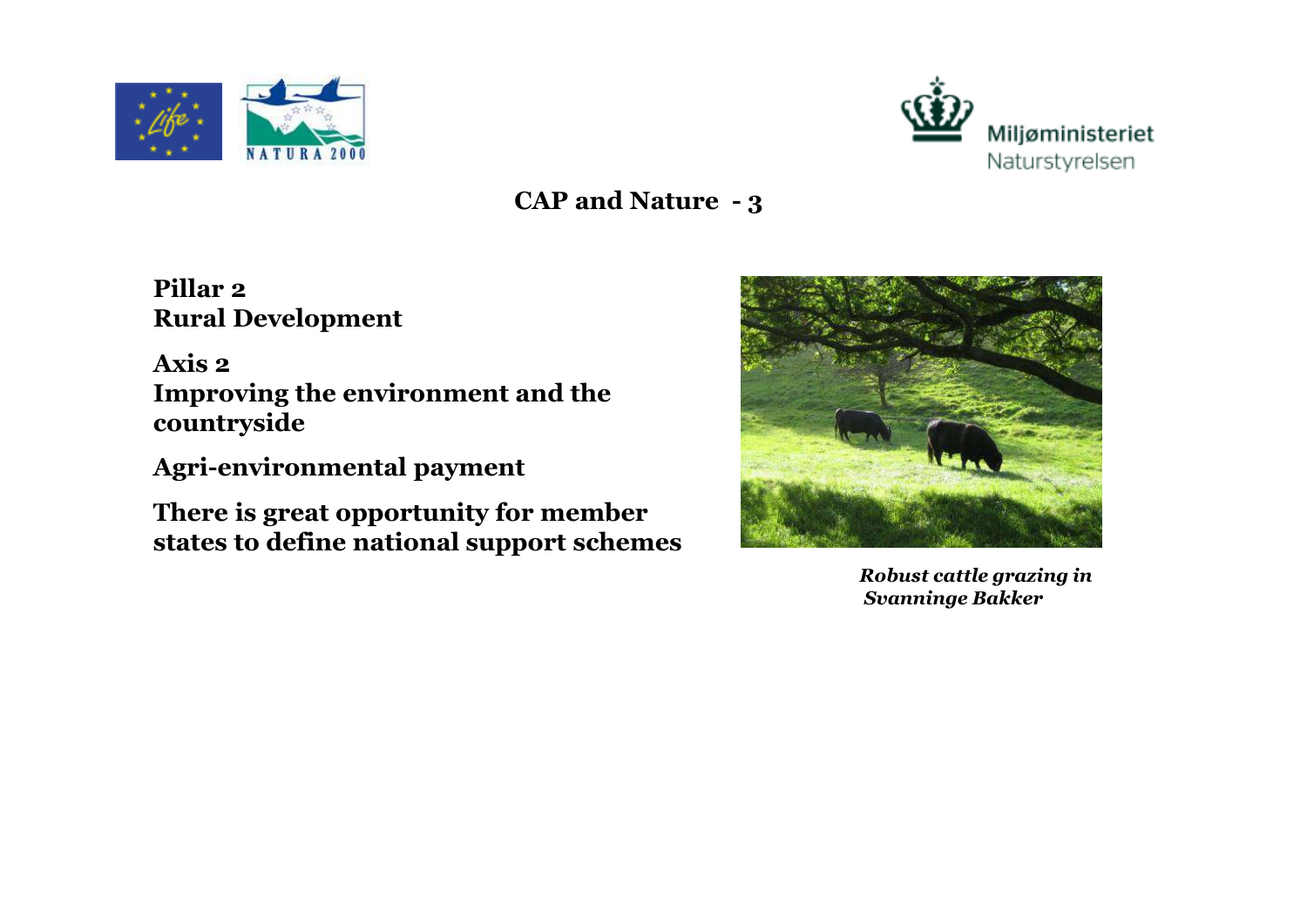



| <b>Denmark</b>                                                                                                                                                                                                                                                                       | <b>Sweden</b>                                                                                                                                                                                                                                                                                   | <b>Germany SH</b>                                                                 |
|--------------------------------------------------------------------------------------------------------------------------------------------------------------------------------------------------------------------------------------------------------------------------------------|-------------------------------------------------------------------------------------------------------------------------------------------------------------------------------------------------------------------------------------------------------------------------------------------------|-----------------------------------------------------------------------------------|
| General schemes for grazing and<br>Mowing<br>No specific management obligation<br>for the area<br>Natura 2000 schemes for clearing<br>overgrowth, fencing and hydrology<br>No specific management<br>obligations<br>100% of the cost is covered<br>Individual project schemes – only | General schemes for grazing and mowing<br>Special schemes for valuable areas based<br>on a specific management plan for the<br>area<br>Higher support for valuable areas –<br>specific management obligations for the<br>area<br>Higher support when using manual<br>management (le for mowing) | No support for public areas<br>If not eligible for $SPS$ – no support<br>from RDP |
| minor budget<br>50-75 % of the costs is covered<br>Nature peal scheme with higher<br>support                                                                                                                                                                                         |                                                                                                                                                                                                                                                                                                 |                                                                                   |
| Only few ha and no specific<br>management obligations                                                                                                                                                                                                                                |                                                                                                                                                                                                                                                                                                 |                                                                                   |
|                                                                                                                                                                                                                                                                                      |                                                                                                                                                                                                                                                                                                 | Special bird programme                                                            |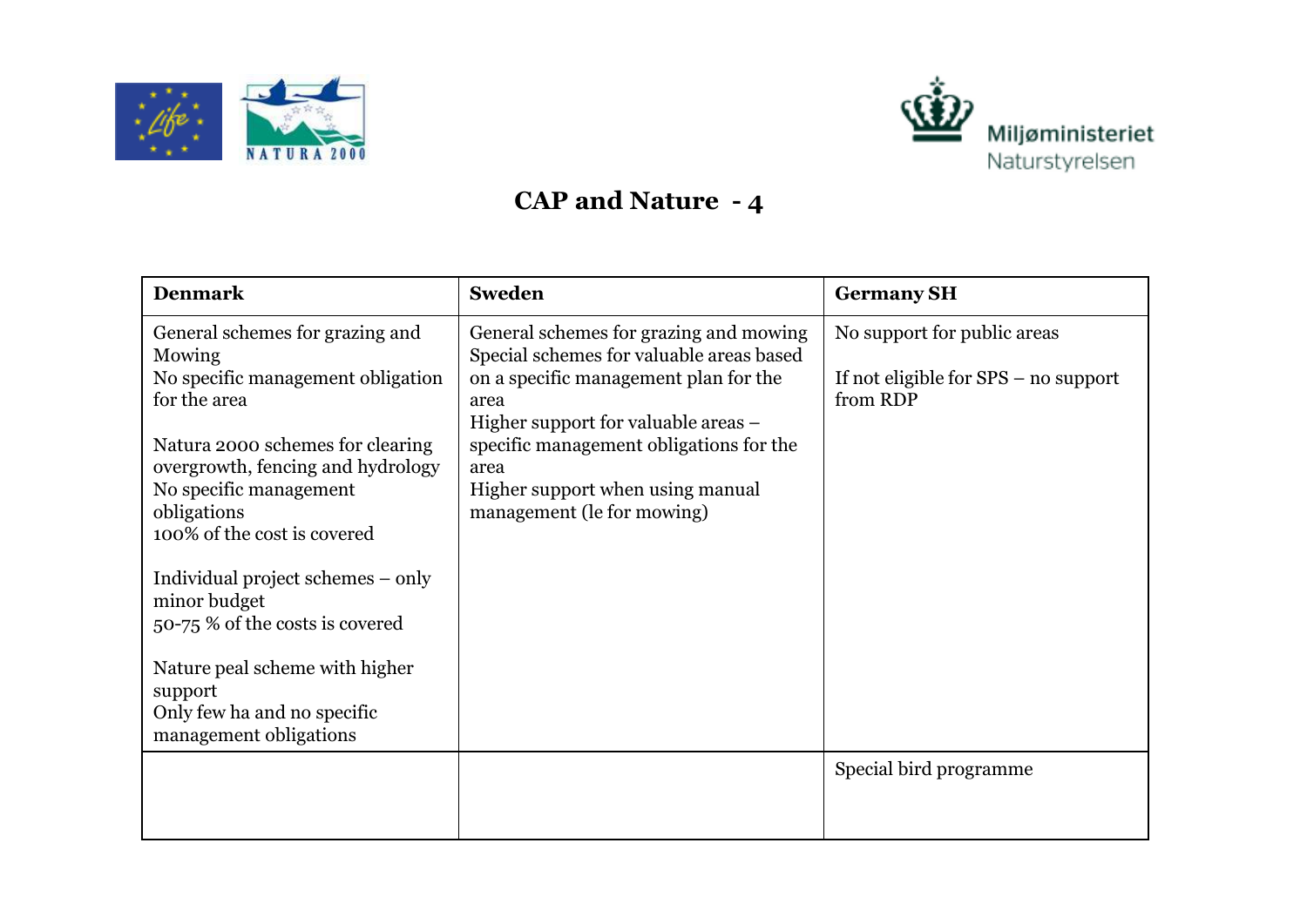



**CAP – next program period from 2014:**

- **The proposed green elements can give a boost to the general nature values but are not considered to play a crucial role in ensuring the quality of nature in relation to the open habitats**
- **Instead, we need targeted support schemes under Pillar 2**
- **Modulation of funds from Pillar 1 to 2**
- **New definition of permanent grasslands which allows trees and scrub as part of the pasture**



*Robust cattle grazing in Svanninge Bakker*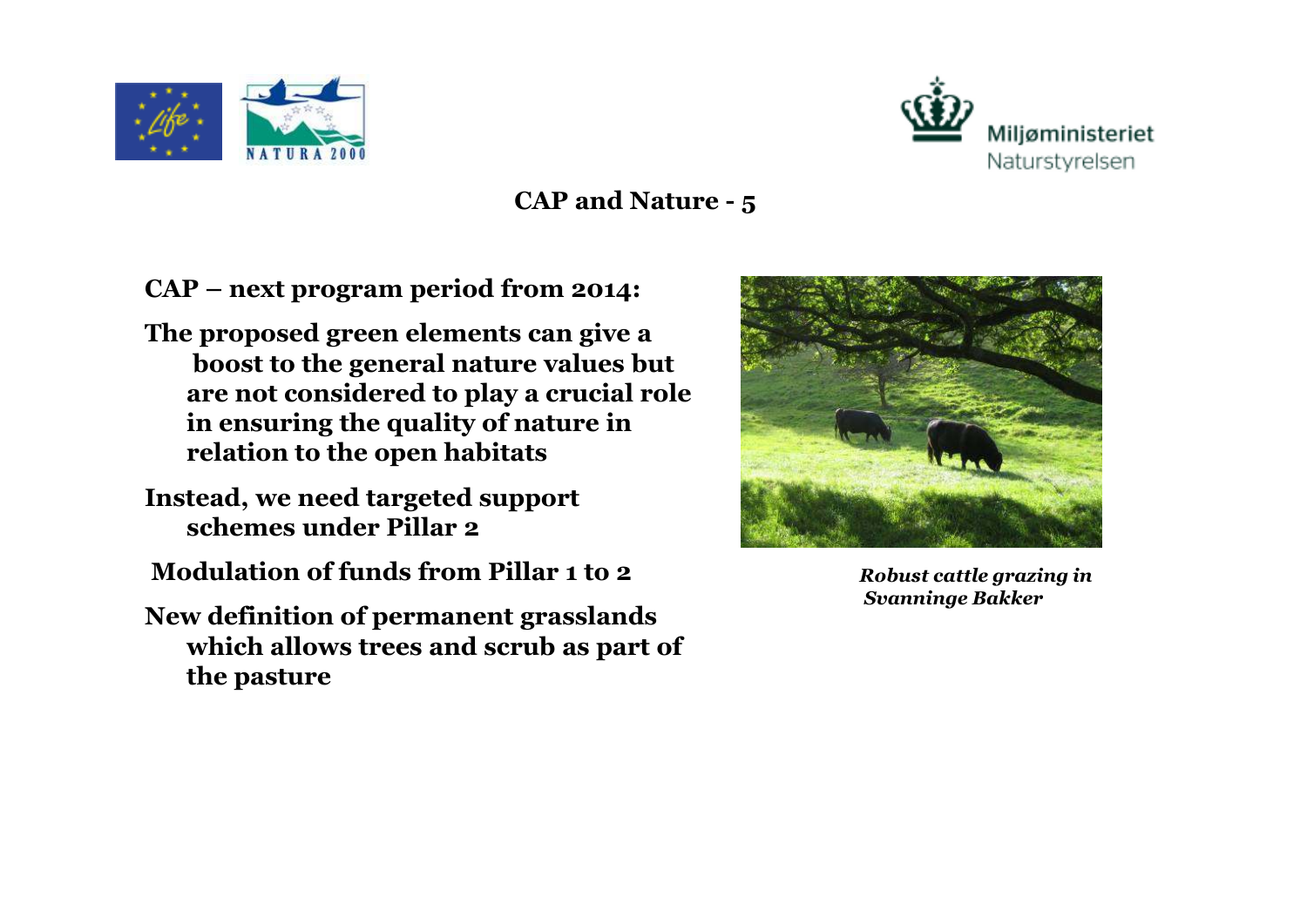



**CAP and Nature – Conclusions - <sup>1</sup>**

- **SPS should be made available to nature types like fresh and salt meadows, dry grassland and some fen types**
- **Valuable nature types with out SPS support should receive a compensatory payment under pillar 2 (RDP)**
- **Protection of nature quality require targeted support schemes under pillar 2 (RDP)**
- **The existing funds under pillar 2 is inadequate**

**Modulation is needed**

**In Denmark a 10 % modulation will higher the budget under pillar 2 with 70 %**



*Robust cattle grazing in Svanninge Bakker*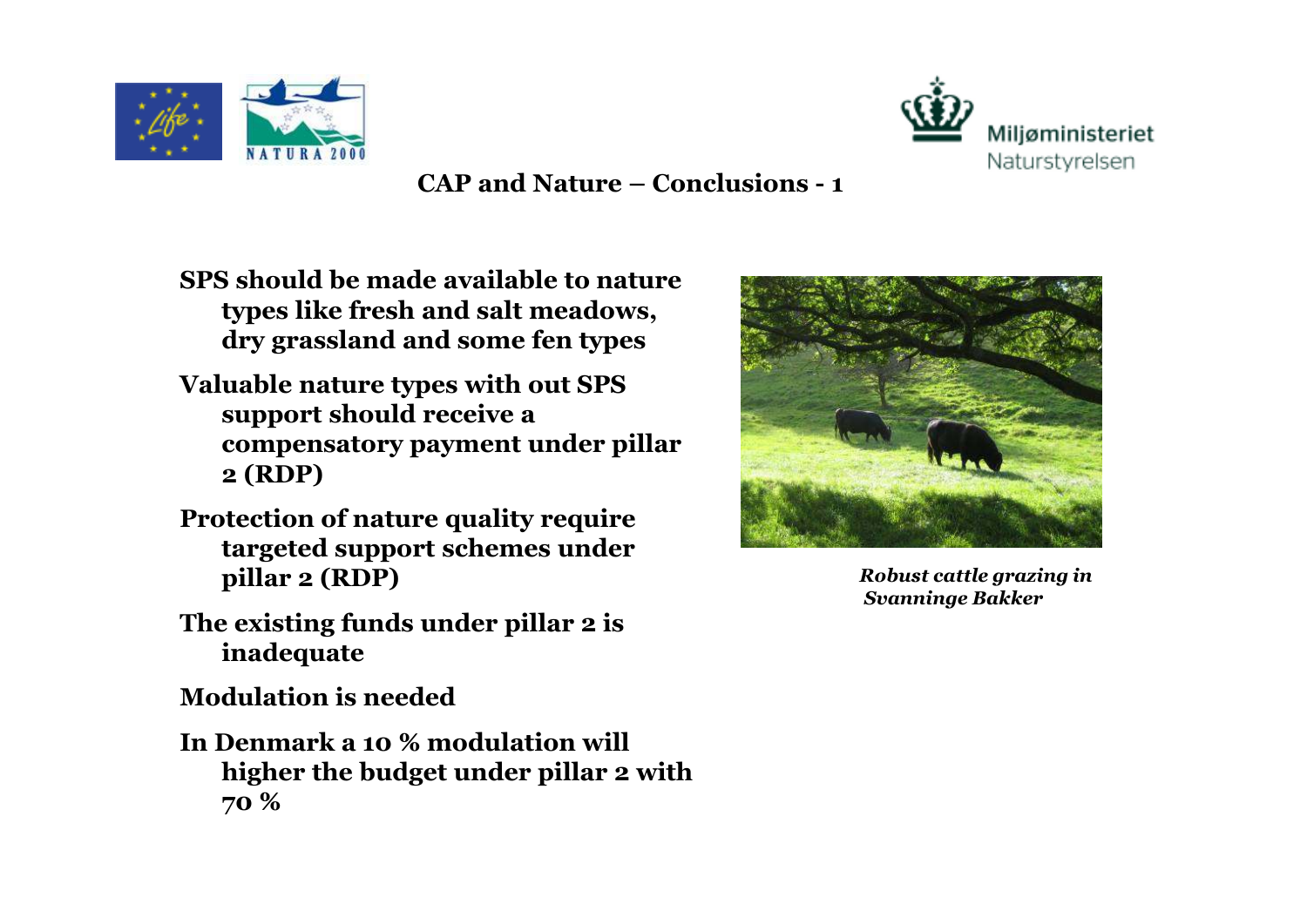



**CAP and Nature - Conclusions - <sup>2</sup>**

- **To preserve specific nature qualities it will be necessary to use targeted agri-environmental schemes.**
- **Targeted support schemes with differentiated support rates in form of a base support and additional support for delivering specific nature values**
- **Targeted support schemes should be based on a specific management plan**
- **Support schemes should have a longterm (10-20 year agreements)**
- **Need for education of farmers in nature management**



*Robust cattle grazing in Svanninge Bakker*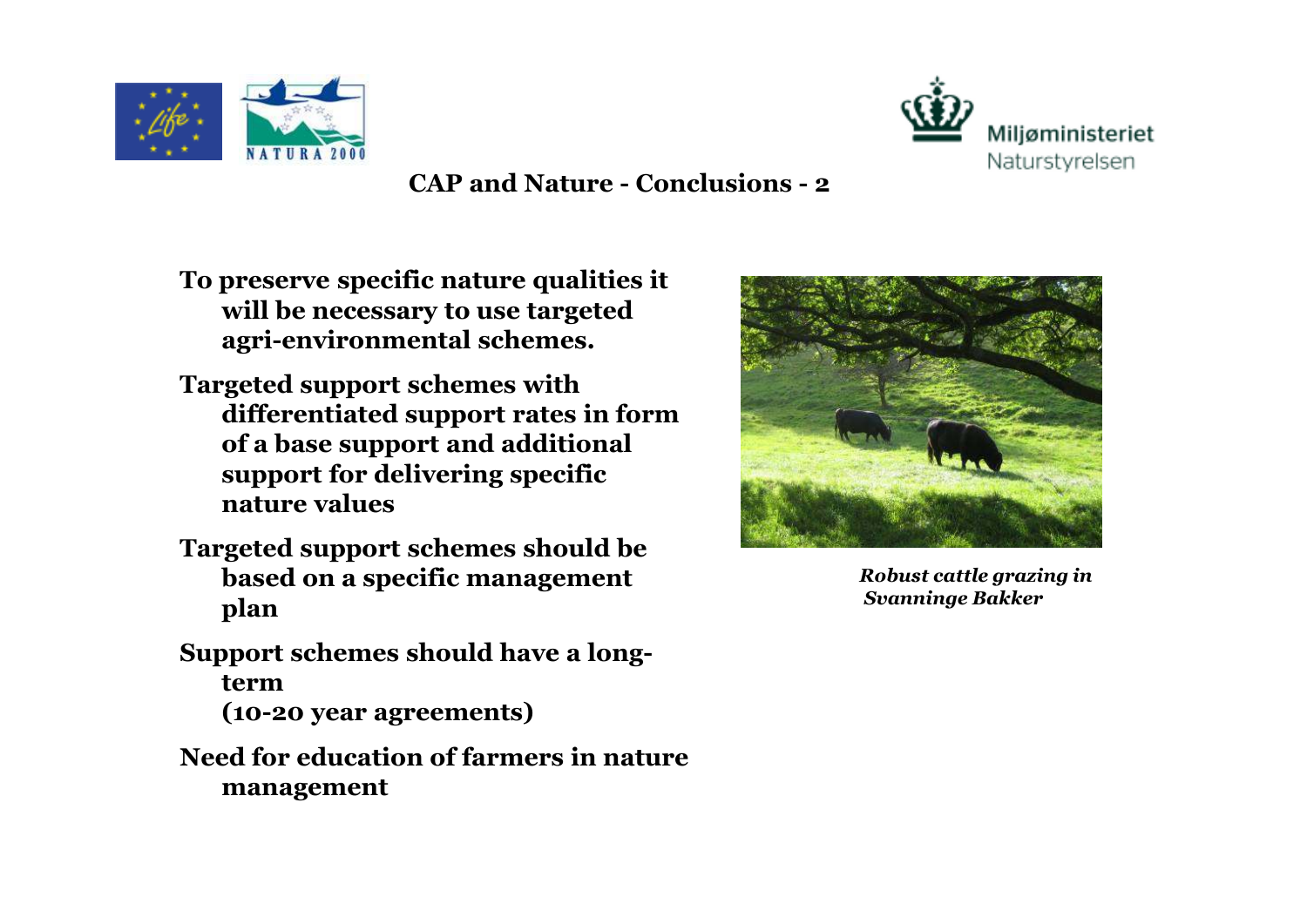



### **Need for grazing animals**

**With a year-round grazing regime one cow will be able to manage 2-5 hectares of semi natural nature areas.** 

**In Denmark we have about 104.000 suckler cows where most of them are intensive meet cows.** 

**There are less than 20.000 robust cattle in Denmark.**



*Need for more robust cattle*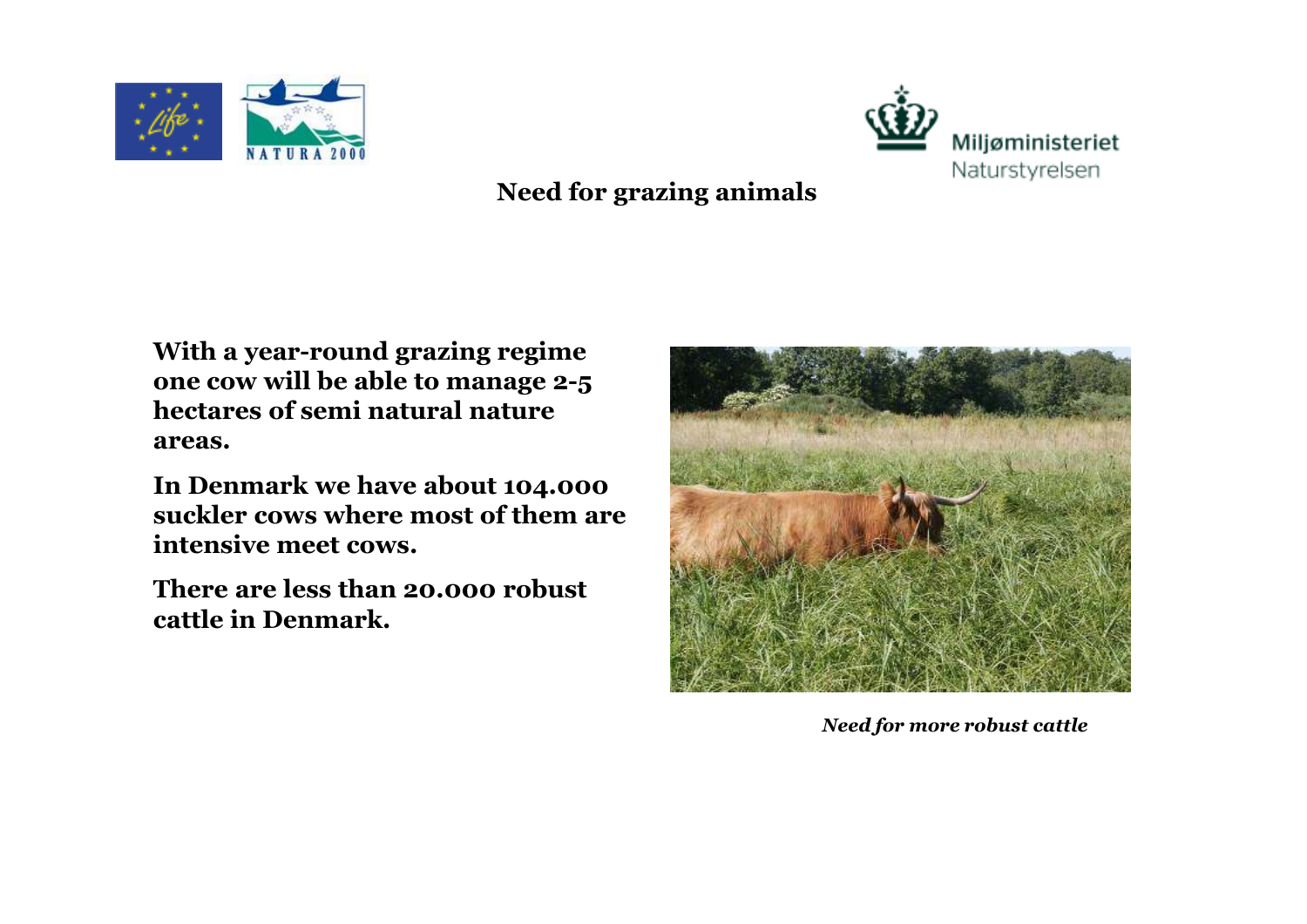



#### **Need for Nature cattle**

**Extensive cattle like highlander, galloway and hereford cattle will be suitable for managing low productive nature areas.** 

**A report from Institute of Food and Resource Economics in 2011 shows that year-round grazing regimes with Nature cattle will be the most cost efficient solution when it comes to the grazing of nature areas.**

**We need more robust cattle for grazing nature areas.**



*Year-round grazing in Svanninge Bakker*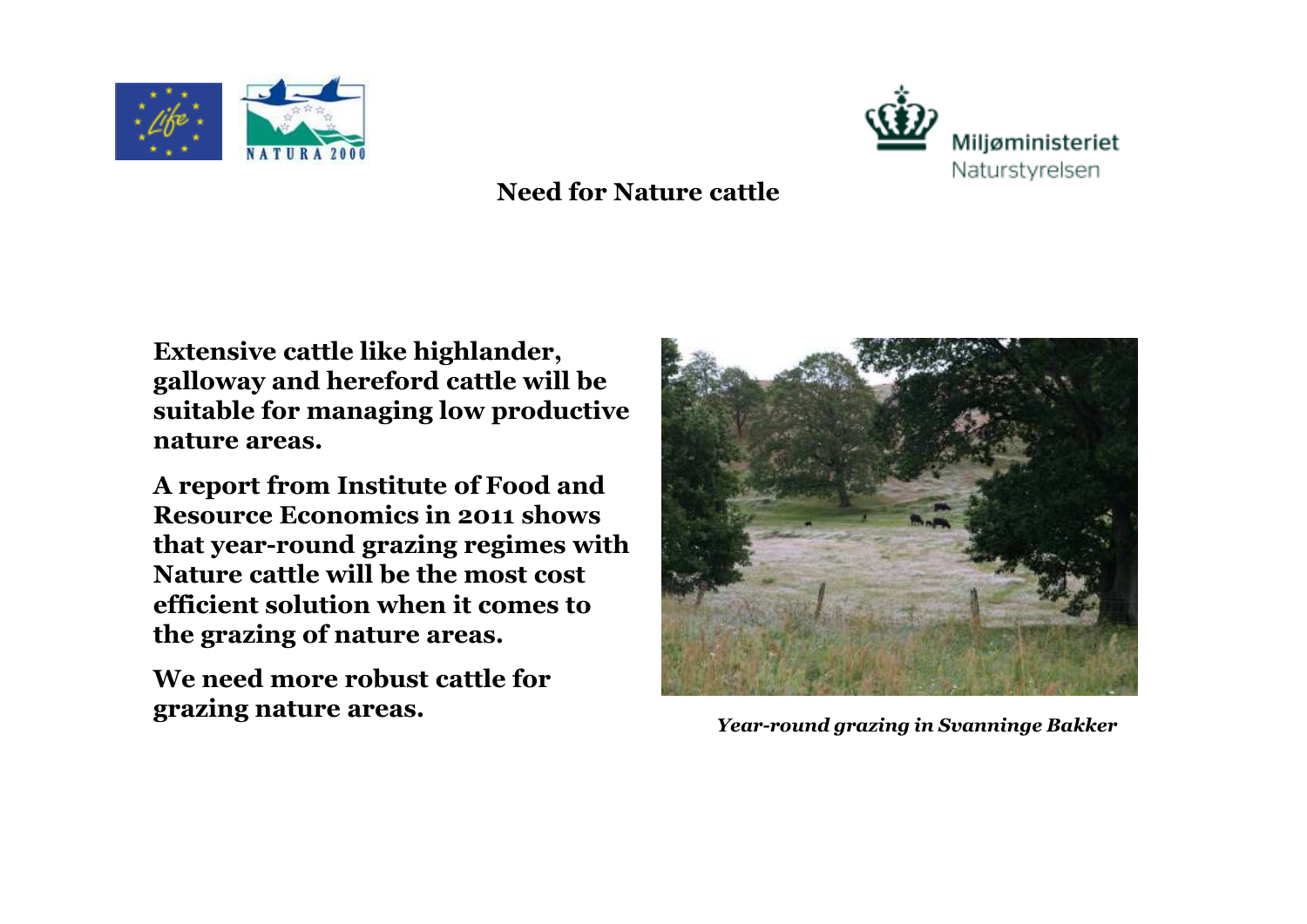



**Year-round grazing with Nature cattle will be a very attractive solution:**

- **It will be cost-effective** .
- **It will produce biodiversity and nature quality.**
- **Example of High nature valuefarming.**
- **It will reduce the climatefood print from eating meat.**
- •**It will produce healthier meat.**



*Bombina also needs extensive grazing*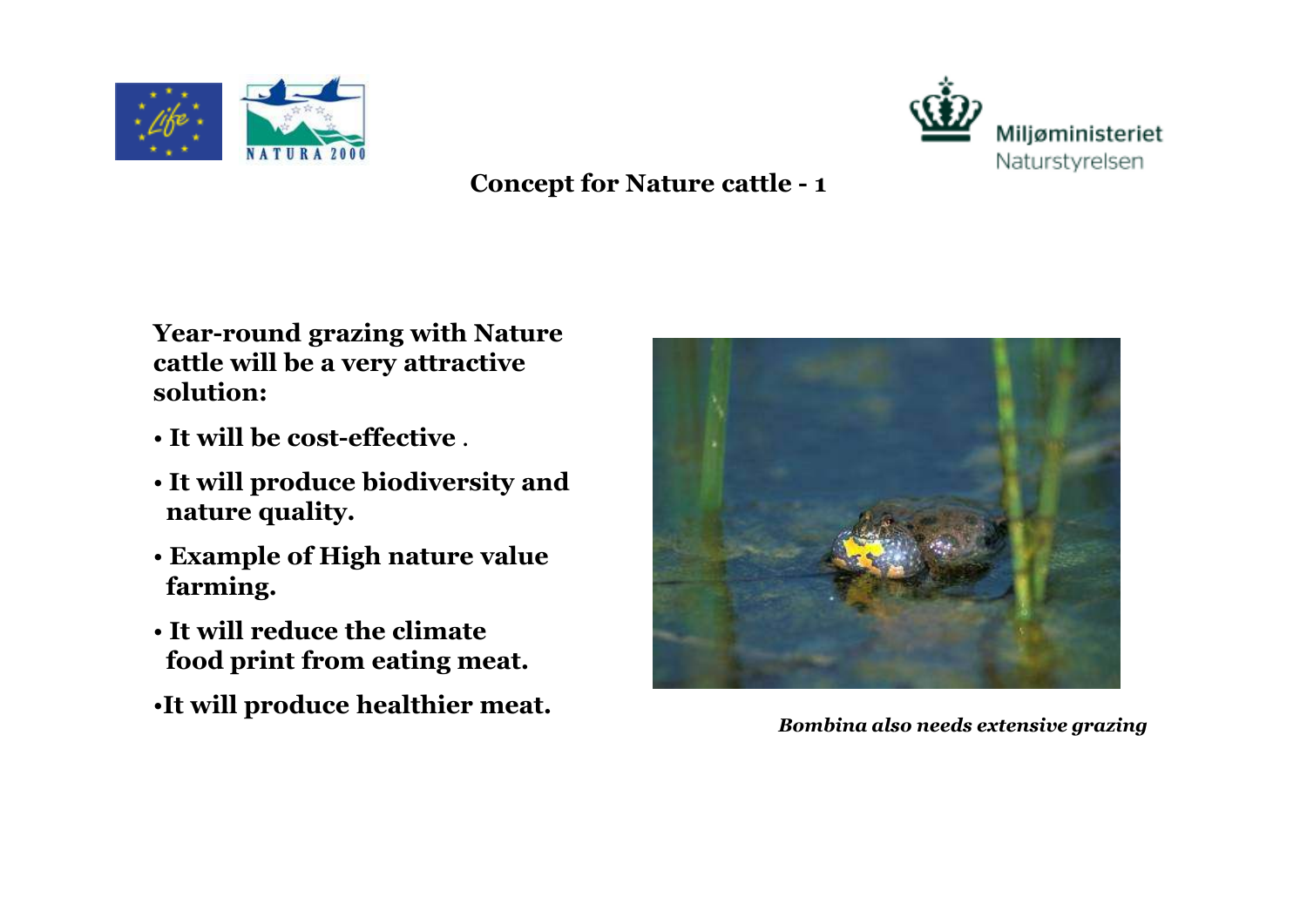



**We need to motivate more farmers and stakeholders to establish extensive herds of Nature cattle.** 

**We will like to suggest development of a concept for Nature cattle with regulations that give the cattle special rights and nature management obligations.** 

**Nature cattle are robust cattle which in regulation are allowed to stay out side year-round.**



*Nature cattle grazing habitat for Bombina at Avernakø*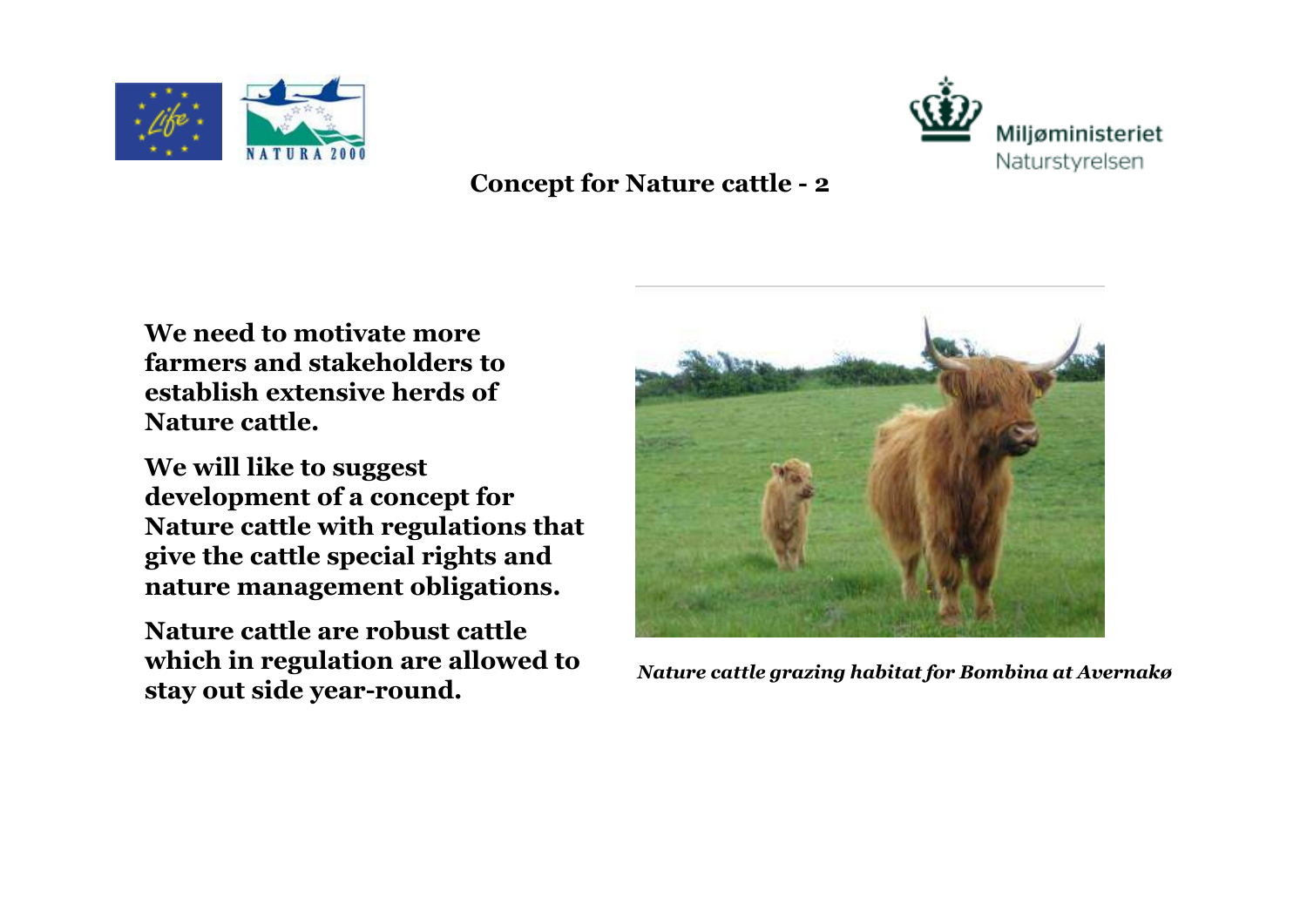



**As part of the concept there should be none or only very limited supplied feeding of the cattle and only with hay or straw.** 

**No supplied feeding of offspring or animals for slaughtering should be part of the concept.**

**Special support schemes and a meet labelling concept could be developed as well.** 



*Calves resting – Svanninge Bakker*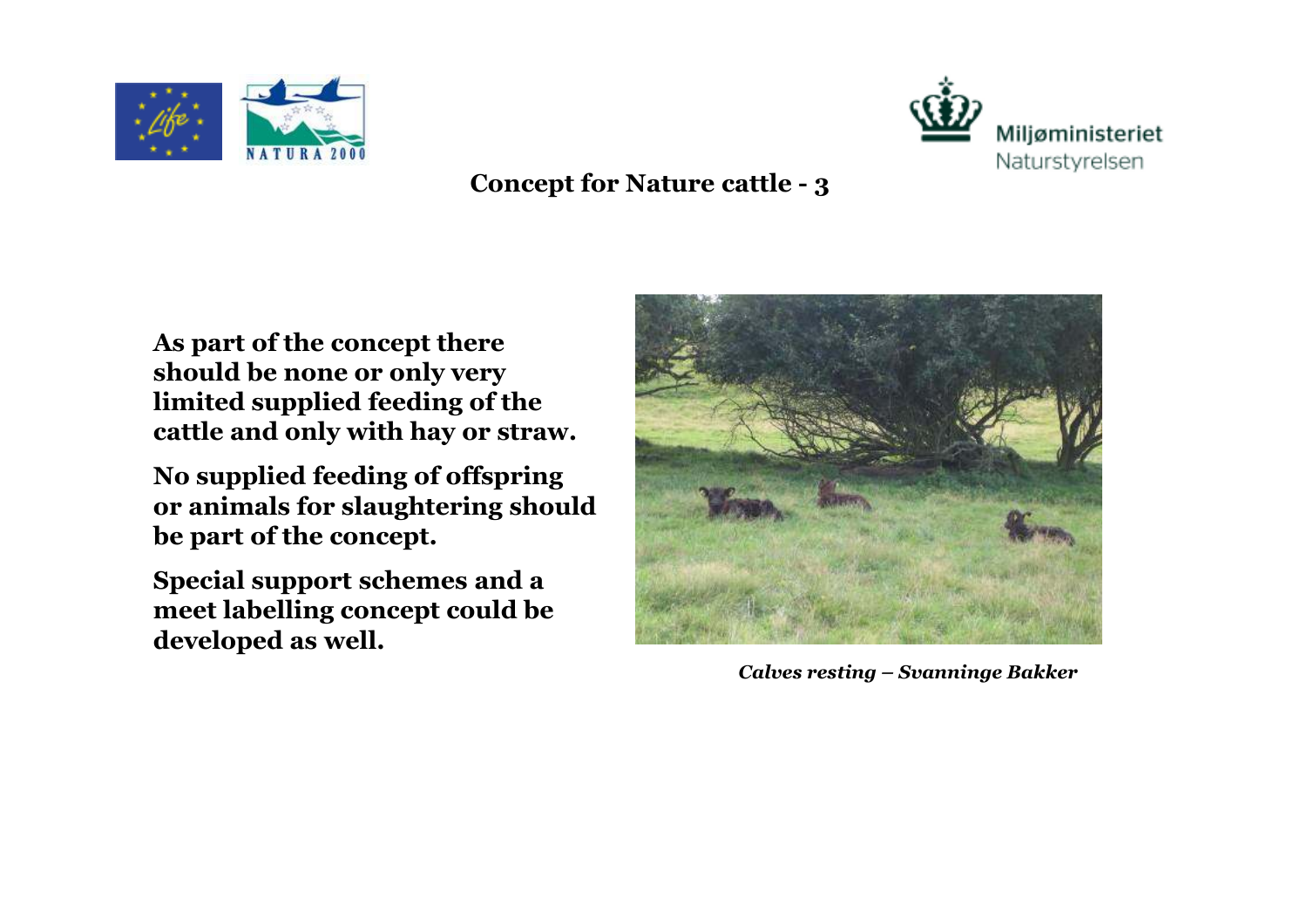



**In Denmark nature areas are fragmented with a lot of small and isolated areas.** 

**It is expensive and time consuming to manage such areas.** 

**We are working with buffer zones to make small nature areas bigger and coherent.**

**Buffer zones are made on former arable land.** 

**A declaration is registered at the land for nature conservation purpose - nature development.**



*Communication is important …from one manager to the other*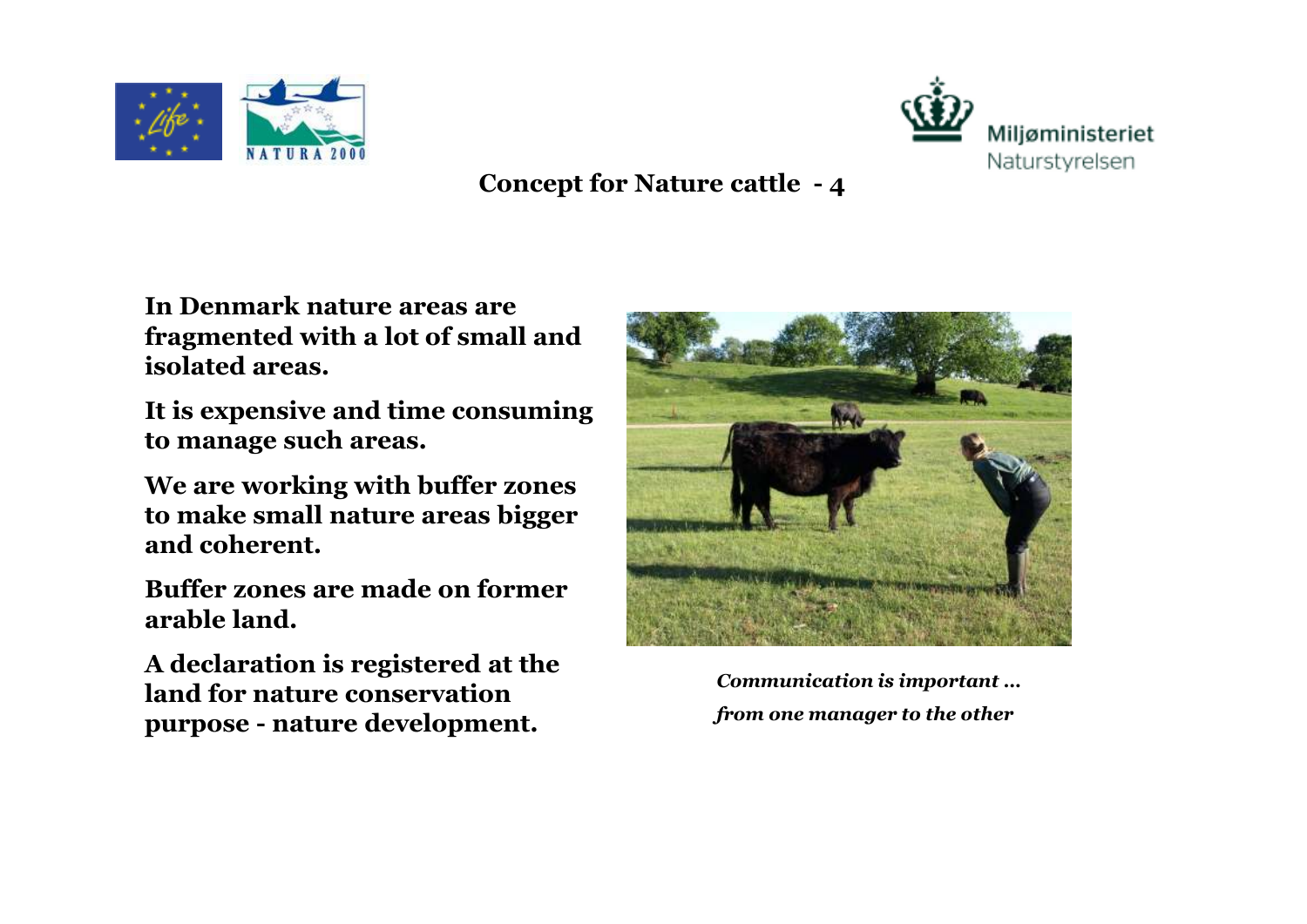



#### **Nature cattle lending - <sup>1</sup>**

**To make grazing of nature areas more attractive it can be necessary to deliver different grazing facilities like fencing, round about and water access.** 

**Here besides the Nature Agency have made agreements about Nature cattle lending as part of year-round grazing regimes in EU LIFE projects (LIFE Bombina, LIFE BaltCoast, LIFE Dry grassland II).** 



*Happy cattle lenders at Avernakø*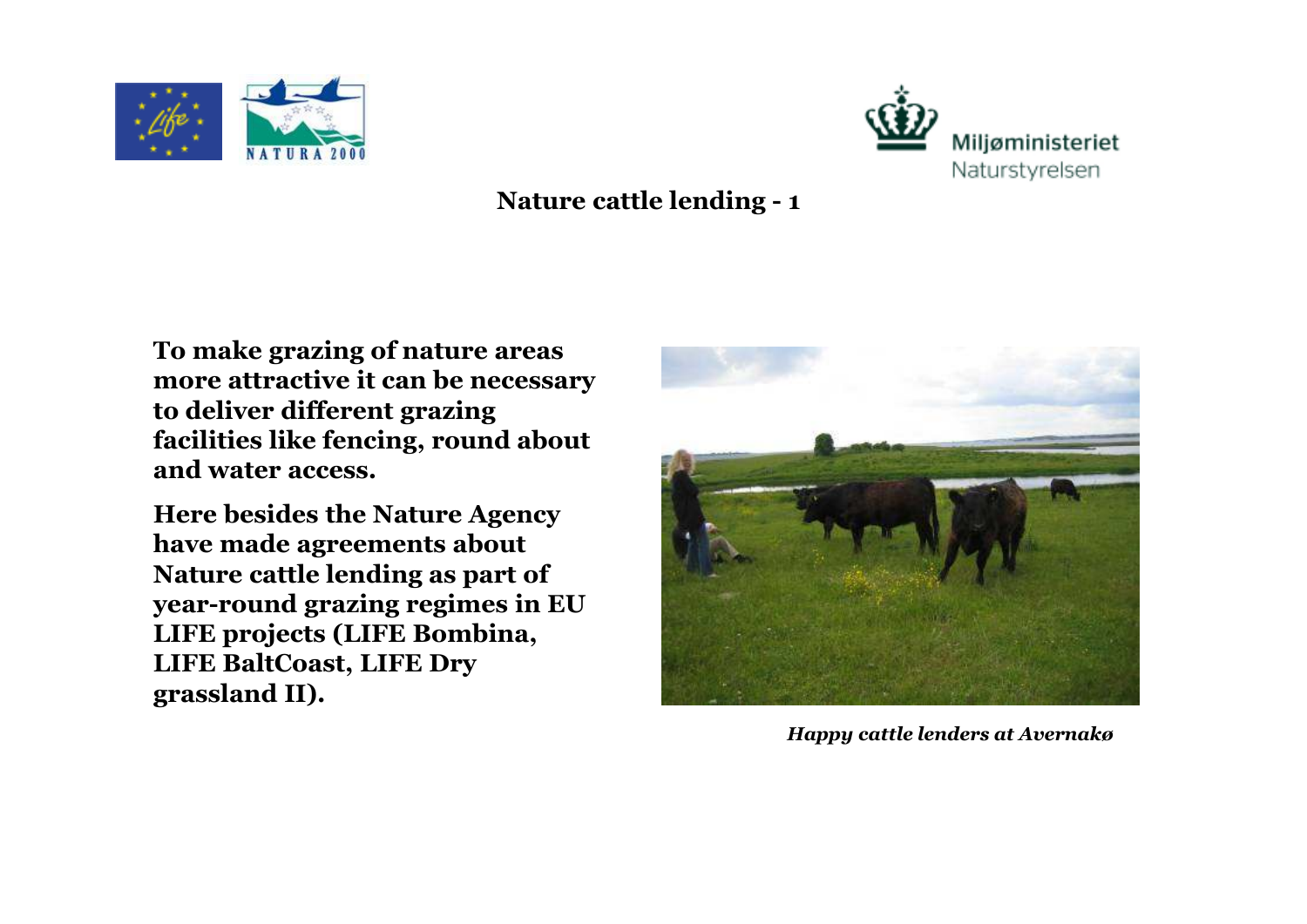



### **Nature cattle lending - <sup>2</sup>**

**In 2013 a total of about 100 Nature cattle are lent to different farmers and stakeholders in 15 project areas as part of agreements for loans.**



*Habitats for meadow birds like ruffs are managed well by robust cattle grazing*